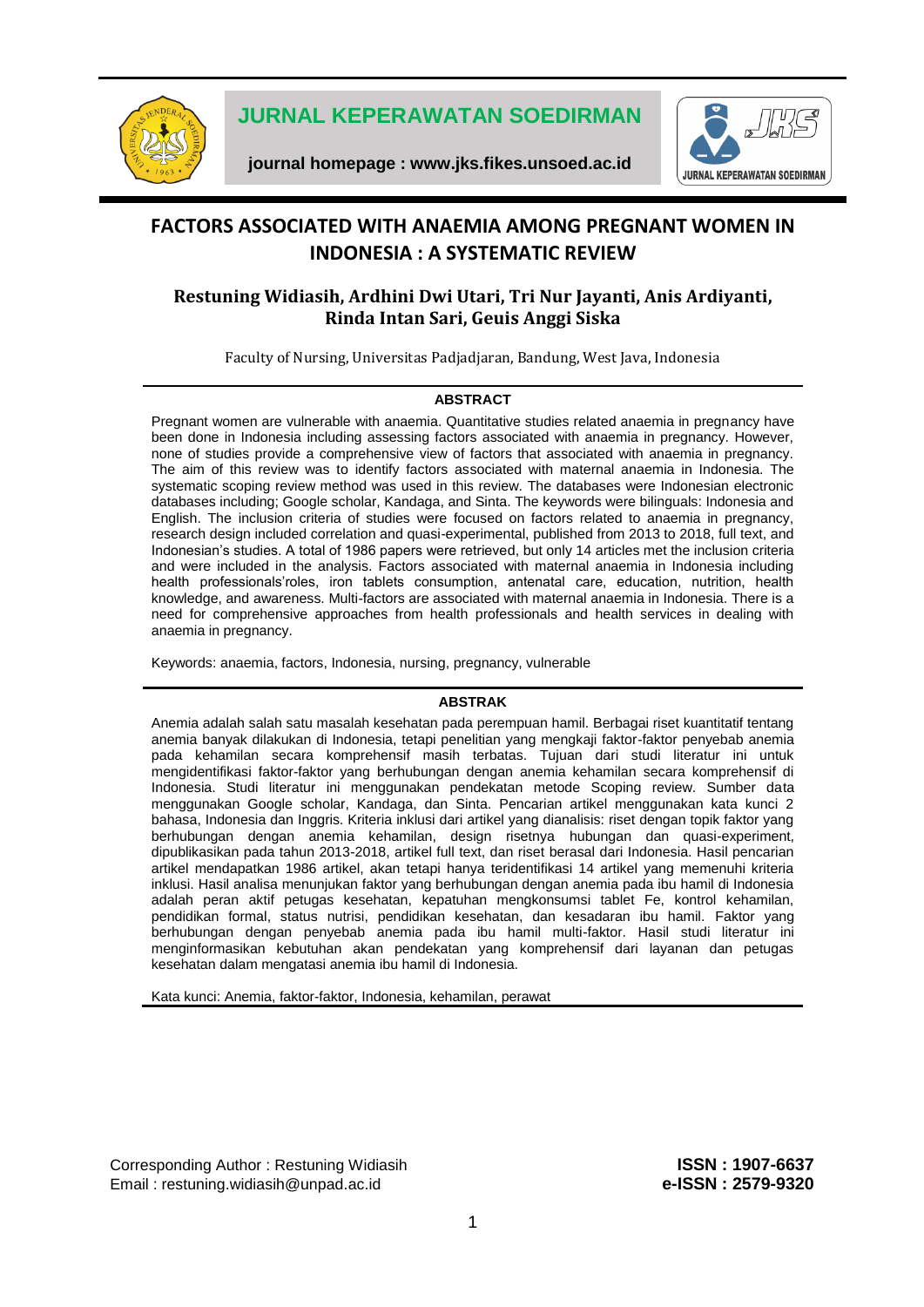#### **BACKGROUND**

Anaemia is a condition when hemoglobin in the blood is less than 10 mg/dl, so the number of red blood cells or oxygen-carrying capacity in the blood is insufficient to meet body's needs (World Health Organization, 2018). Pregnant women are at risk of anaemia because during pregnancy, they produce more blood for the growth of their babies. Anaemia during pregnancy is known as anaemia in pregnancy. Anaemia in pregnancy is a high risk condition as less iron in the blood means less oxygen carried. This would affect ability of the uterus to contract, and increase the risk of maternal hemorrhage (Herawati & Selanty, 2017). Maternal hemorrhage is the most common causes of maternal mortality in Indonesia besides pre-eclampsia. infection, long-labor, and abortion (Kementerian Kesehatan R1, 2015). Prevalence of anaemia during pregnancy is high especially in some developing countries. In Indonesia, more than 50%, and 42% of pregnant women experienced anaemia (World Bank Group, 2017).

Indonesian government established programs to decrease prevalence of anaemia during pregnancy through government regulation which is Peraturan Menteri Kesehatan (the Ministry of Health regulation) No.88 year 2014. The program was providing 90 iron tablets for each pregnant woman during pregnancy (Kementerian Kesehatan RI, 2013). The coverage of this program reached 83.3% in 2011, and then increased up to 85% in 2012 (Kementerian Kesehatan RI, 2013). However, several studies conducted in several areas in Indonesia such as Bali, Sumatera Utara, and OKU district found that the prevalence of anaemia is still high (Astriana, 2017; Lestari et al., 2018; Suega, Dharmayuda, Sutarga, & Bakta, 2002). Those studies found that more than 40% of pregnant women were anaemic.

Studies that investigated the main cause of anaemia have been done in several countries with a massive number of respondents. A study from Mekelle town, Ethiopia that involved 68093 reproductive women, and 11011 of them were pregnant found that the main causes of anaemia in pregnancy were the meal frequency per day, a variety of diet, and parity (Abriha et al., 2014). Another study was conducted in Banke, Nepal that involved 1675 pregnant women (Ghosh et al., 2017). This study found that water sources, iron supplements, education, variety diet were associated with Anaemia. Several types of research in Indonesia also assessed factor associated with anaemia during pregnancy. Ariyani & Sarbini (2016) assessed anaemia influencing factors of 45 pregnant women from Mojolaban, Sukoharjo, Central Java. The study found that iron consumption was a factor that associated with maternal anaemia. Another study was conducted in Air Dingin, Kota Tengah, Padang, West Sumatra by Azra & Rosha (2015). Their study found that iron consumption and variety diet were contributed to anaemia in pregnancy. Studies related to factors associated with anaemia in Indonesia were not a new phenomenon. However, most of the studies were in the small scope and a minimal number of samples. As a result they only found one or two factors that influenced the occurrence of anaemia in pregnancy. The factors that associated with anaemia in pregnant women are not comprehensively known. This literature review aimed to identify factors that associated with anaemia incidence among pregnant women from various researches in Indonesia.

#### **METHODS**

This literature review is carried out using Systemic Scoping Review approach (Arksey and O'Malley, 2005). This approach is considered suitable to achieve the aims of this study that needs the various type of datasets and sources which then integrated into the finding in a final report. There are 5 steps in this method which are determining the literature topic, finding and searching sources, choosing the most relevant sources, organizing and analysing, and lastly summarizing. This literature review focuses on information related to factors contributed to anaemia in pregnant women in Indonesia. Articles were searched from the following databases: google scholar,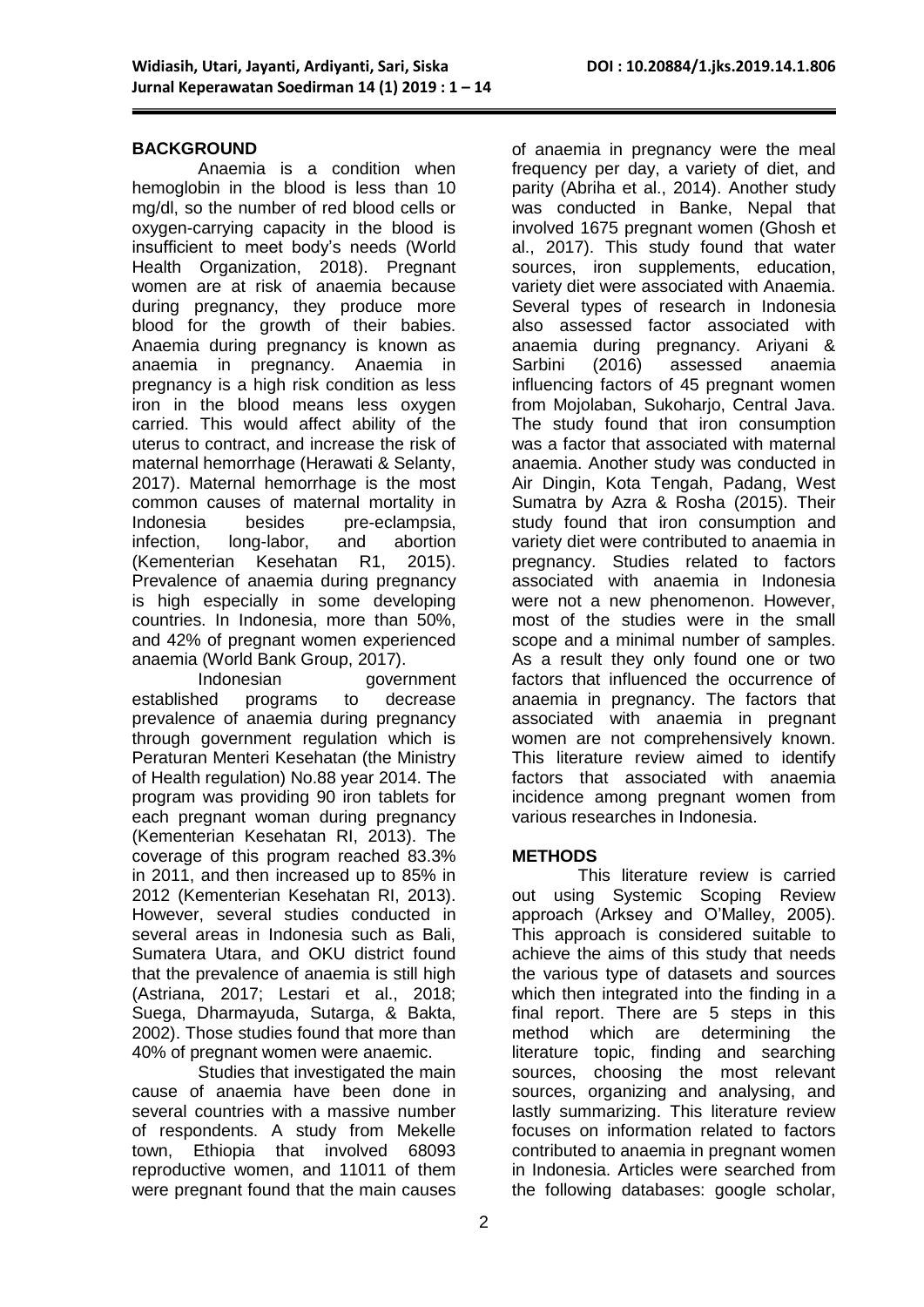Kandaga and Sinta. These three databases were chosen because most Indonesian research in Bahasa Indonesia published in those databases. In addition, the Indonesian Ministry of Research and Technology provides the SINTA database for articles that were published in the various journal in Indonesia. The keywords used were bilinguals: Indonesia and English, including anaemia-anaemia, pregnancy-hamil, faktor-faktor, and Indonesia. The inclusion criteria were Indonesian studies, research design included correlation and quasiexperimental, the last five year of publication, full text, and the researchers'

education level minimally were a bachelor or mini thesis with supervision reports.

A total of 1986 papers were retrieved. However, only 580 met the year criteria, and 92 articles were full text. Finally, 14 articles met the inclusion criteria and included in the analysis. Diagram 1 describes the article selection process. After selecting the articles, the next step was analyzing the content which includes purpose, method, sample and setting, inclusion criteria and results. The result is presented in a table. Next was identifying and grouping the similar findings. Last step was making a summary.



**Diagram 1 : Article selection processes**

#### **RESULTS**

From the 14 chosen articles, all of them were quantitative studies with cross sectional approach (n=9), quasiexperimental (n=2), and a retrospective study (n=1). Researches originated from 6 different provinces in Indonesia. Most of them were on Java Island which is Centre of Java, West Java, and East Java, while other from Sumatra island and Sulawesi

island; Lampung, West Sumatra, and North Sulawesi. Studies were conducted in a sub-district or a PHC (Public Health Centre). Sample on the researches were 30-154 pregnant women. Studies were carried out in 2013-2017. Most of the researches utilized cross sectional approach, probably due to its purpose that wanted to review anaemia in pregnancy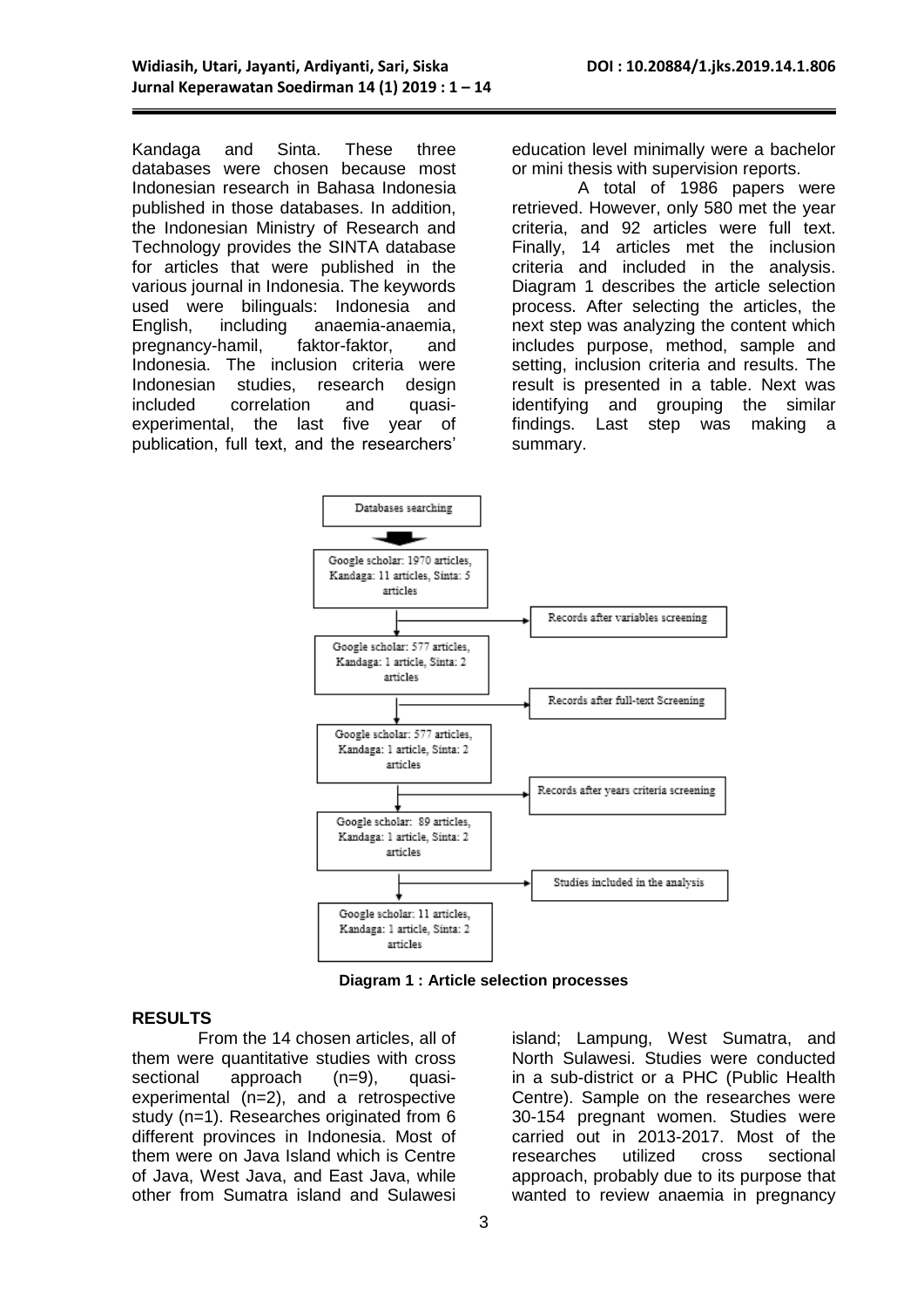and its related factors. Studies were mostly carried out in Java Island because Java is the central of Indonesian development. It is supposed that researches are done in other area. All researches sample was pregnant women, and there had not been a research that reviewed possible factors that influenced anaemia in pregnant women from different perspectives, such as family, health workers, or community (community leader or health cadre). Details of articles are presented in table 1.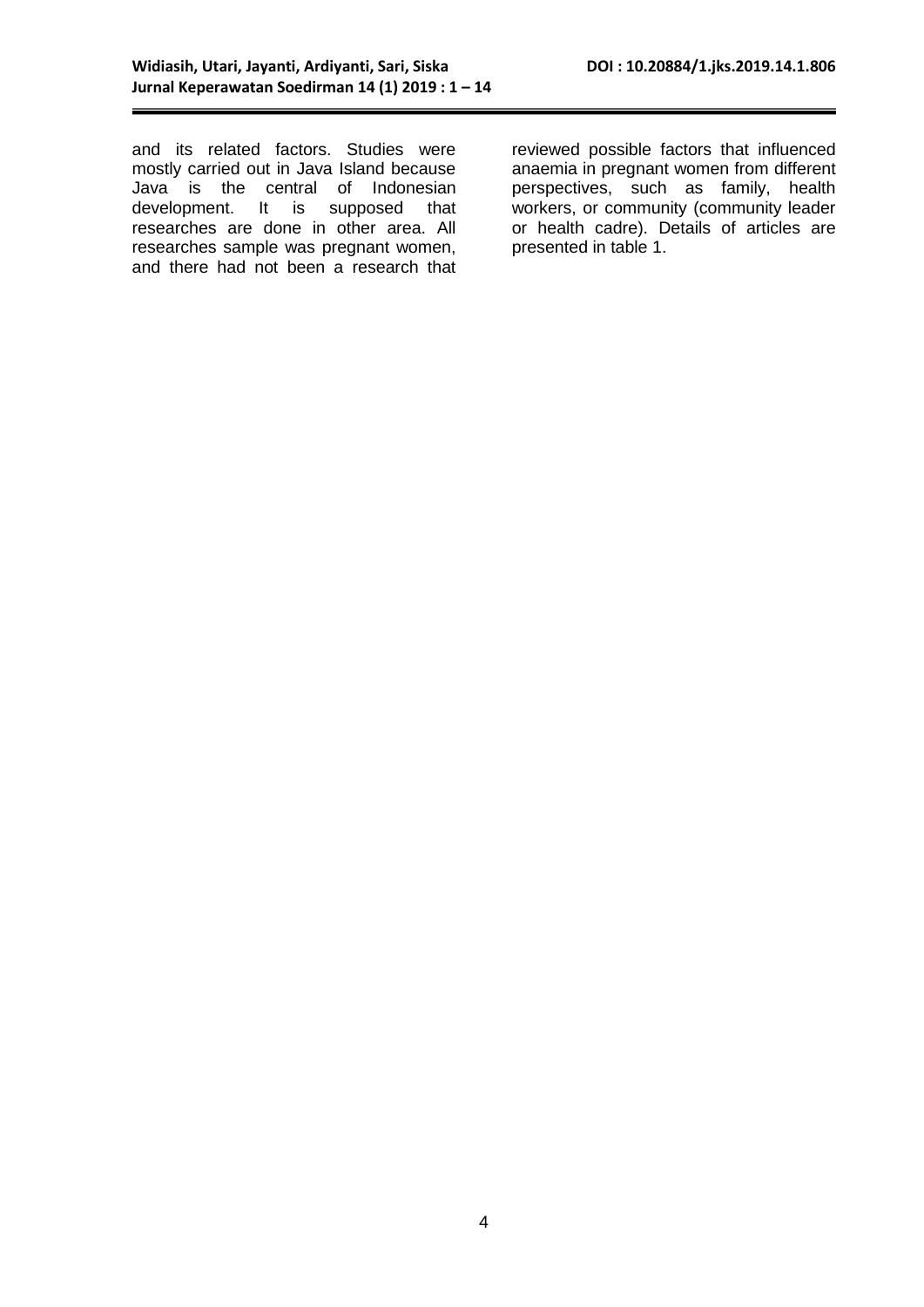### **Table 1. The summary of articles on the use of smart phone applications as KIE media for adolescent reproductive health in 2013-2018 (n=20)**

| No. | <b>Authors</b>                                           | <b>Title</b>                                                                                                                        | Year | <b>Province</b>  | <b>Design</b> | <b>Method</b>      | Respon<br>dent | <b>Sampling</b><br><b>Technique</b> | <b>Inclusion</b><br><b>Criteria</b>                                                                                      | <b>Findings</b>                                                                                                                                                                                      |
|-----|----------------------------------------------------------|-------------------------------------------------------------------------------------------------------------------------------------|------|------------------|---------------|--------------------|----------------|-------------------------------------|--------------------------------------------------------------------------------------------------------------------------|------------------------------------------------------------------------------------------------------------------------------------------------------------------------------------------------------|
| 1   | Ariyani, R., &<br>Dwi Sarbini,<br>S. S. T.               | Factors associated<br>with anaemia<br>among pregnant<br>women in the third<br>trimester in<br>Mojobolang PHC,<br>Sukoharjo district | 2016 | Central<br>Java  | Quantitative  | Cross<br>sectional | 45<br>people   | Random<br>sampling                  | Third trimester of<br>pregnancy                                                                                          | 60% of anaemic women did not<br>consume iron tablet that<br>provided by health<br>professionals, regularly.                                                                                          |
| 2   | Purwaningty<br>as M. L. &<br>Prameswari,<br>G.N          | Factors associated<br>with Anaemia in<br>pregnancy                                                                                  | 2017 | Central<br>Java  | Quantitative  | Cross<br>sectional | 74<br>people   | Simple<br>random<br>sampling        | Anaemic pregnant<br>women                                                                                                | There was a significant<br>correlation between nutrition<br>status (p value 0,000) and<br>anaemia.                                                                                                   |
| 3   | Erwin, R. R.,<br>Machmud,<br>R., & Utama,<br><b>B.I.</b> | Correlation among<br>knowledge,<br>attitude, and Iron<br>tablet consumption<br>in PHC Seberang,<br>Padang.                          | 2018 | West<br>Sumatera | Quantitative  | Cross<br>sectional | 52<br>people   | Total<br>sampling                   | Third trimester of<br>pregnancy                                                                                          | Lack of knowledge and<br>awareness were an influence to<br>the compliance of iron tablet<br>consumption and increased<br>anaemia in pregnancy (79%)                                                  |
| 4   | Rejeki, S. &<br>Huda, A.                                 | Women's<br>characteristic in<br>consuming Iron<br>tablets and<br>Anaemia in<br>pregnancy in<br>Kaliwungu PHC,<br>Kendal district.   | 2014 | Central<br>Java  | Quantitative  | Cross<br>sectional | 30<br>people   | Total<br>sampling                   | Third trimester of<br>pregnancy who<br>visited health<br>services for<br>pregnancy check,<br>and consumed<br>iron tablet | Pregnant women who<br>consumed iron tablets were not<br>anaemic even though there<br>were different number of tablets<br>20 tablets (n=3), 60 tablets<br>$(n=13)$ , and 90 tablets $(n=3)$<br>given  |
| 5   | Susanti, A.,<br>Rusnoto., &<br>Asiyah, N.                | Food culture taboo.<br>economic status,<br>and knowledge of<br>third trimester pf<br>pregnancy and<br>nutrition status              | 2013 | Central<br>Java  | Quantitative  | Cross<br>sectional | 45<br>people   | Quota<br>sampling                   | Third trimester of<br>pregnancy third<br>trimester of<br>pregnancy,<br>healthy, no history<br>of disease.                | The majority of pregnant women<br>who anaemic were attended<br>Senior High School.<br>Respondents who have a good<br>nutrition status, their energy<br>were met with the body's need<br>$(73.3\%)$ . |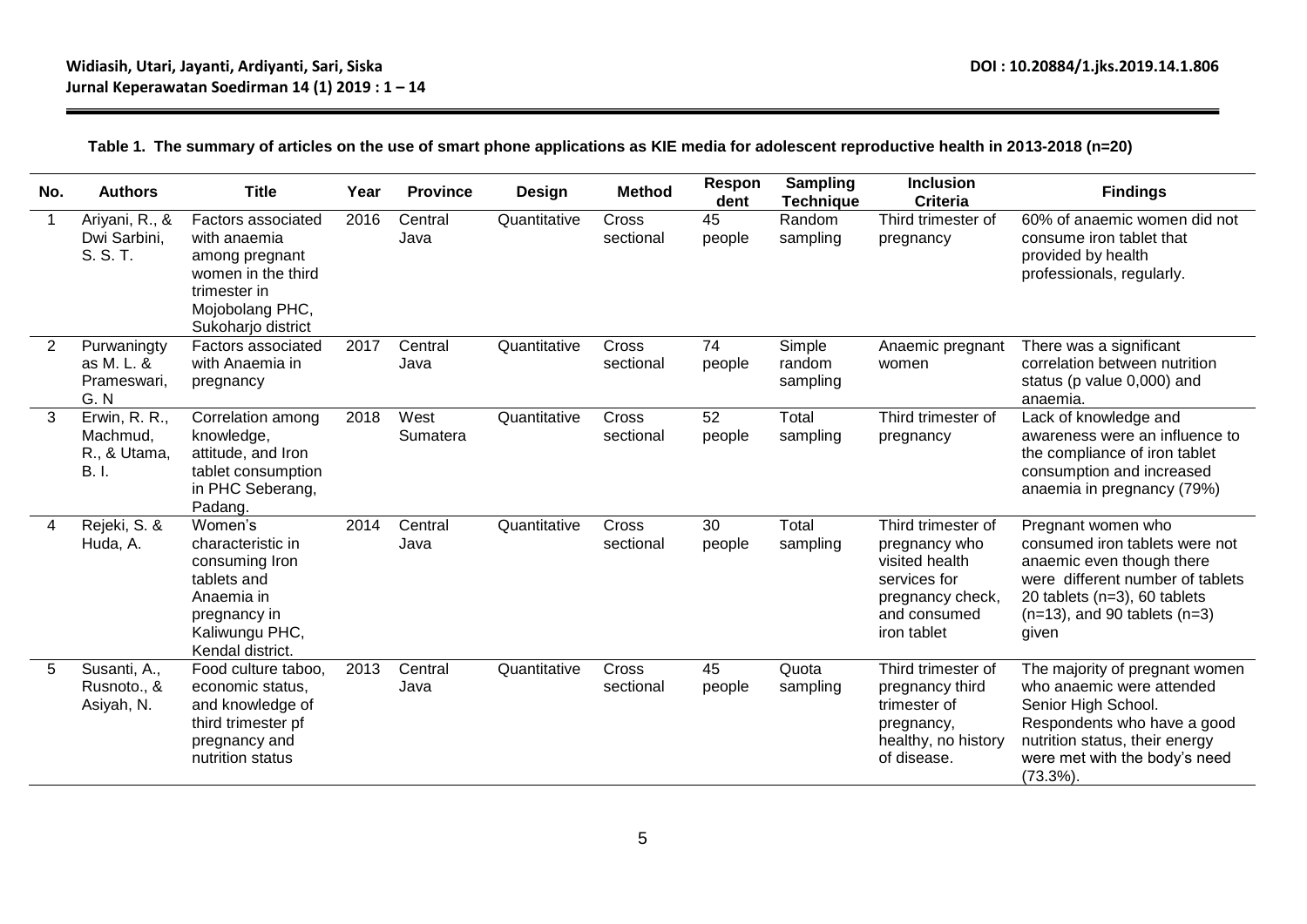| No. | <b>Authors</b>                          | <b>Title</b>                                                                                                                                                                                            | Year | <b>Province</b>  | Design       | <b>Method</b>      | Respon<br>dent                                                                   | Sampling<br><b>Technique</b>        | <b>Inclusion</b><br><b>Criteria</b>                                                                                                | <b>Findings</b>                                                                                                                                                                                                                                                                                                                                                                                              |
|-----|-----------------------------------------|---------------------------------------------------------------------------------------------------------------------------------------------------------------------------------------------------------|------|------------------|--------------|--------------------|----------------------------------------------------------------------------------|-------------------------------------|------------------------------------------------------------------------------------------------------------------------------------|--------------------------------------------------------------------------------------------------------------------------------------------------------------------------------------------------------------------------------------------------------------------------------------------------------------------------------------------------------------------------------------------------------------|
| 6   | Setyawai, B.,<br>Syauqy, A.             | The different<br>consumption of<br>protein, Iron tablet,<br>folic acid, and<br>vitamin B12<br>between anaemic<br>and non-anaemic<br>pregnant women in<br>the Tanggungharjo<br>PHC, Grobogan<br>district | 2014 | Central<br>Java  | Quantitative | Cross<br>Sectional | 46<br>people:<br>23<br>anaemic<br>pregnan<br>women,<br>and 23<br>non-<br>anaemic | Consecutiv<br>e sampling            | Pregnant women<br>ages 20-35 years,<br>were minimal at<br>27 weeks of<br>pregnancy, had<br>no influenza,<br>fever, or<br>diarrhoea | (1) there was a different intake<br>of protein and vitamin B12<br>between anaemic and non-<br>anaemic pregnant women; (2)<br>there was not a significant<br>different of iron tablets and folic<br>acid consumption between<br>anaemic and non-anaemic<br>pregnant women.(3) the causes<br>of anaemia were a deficiency of<br>vitamin B12 in the third trimester<br>of pregnancy (anaemia<br>megaloblastic). |
|     | Mariza, A                               | Correlation<br>between education-<br>social economic<br>factors and<br>anaemia in<br>pregnancy in BPS<br>T Yohan Way<br><b>Halim Bandar</b><br>Lampung                                                  | 2016 | Lampung          | Quantitative | Cross<br>sectional | 30<br>people                                                                     | Accidental<br>sampling              | Pregnant women<br>with anaemia                                                                                                     | 78.6% of anaemic women in this<br>study had a low level of formal<br>education, while non-anaemic<br>women attended universities.<br>There was a correlation between<br>education and anaemia in<br>pregnancy (p value 0,026).                                                                                                                                                                               |
| 8   | Rizki, F.,<br>Lipoeto, N.I.,<br>Ali, H. | Correlation<br>between Fe tablet<br>consumption and<br>Hemoglobin level in<br>the third trimester<br>of pregnancy at<br>Puskesmas Air<br>Dingin Kota<br>Padang                                          | 2014 | West<br>Sumatera | Quantitative | Cross<br>sectional | 66<br>people                                                                     | Proportiona<br>I random<br>sampling | Pregnant women<br>who consumed<br>Fe tablets, had a<br>Hb check, and<br>nutrition status<br>check)                                 | Women who consumed iron<br>tables > 90 had normal Hb ( $\geq 11$<br>$g/dL$ ).                                                                                                                                                                                                                                                                                                                                |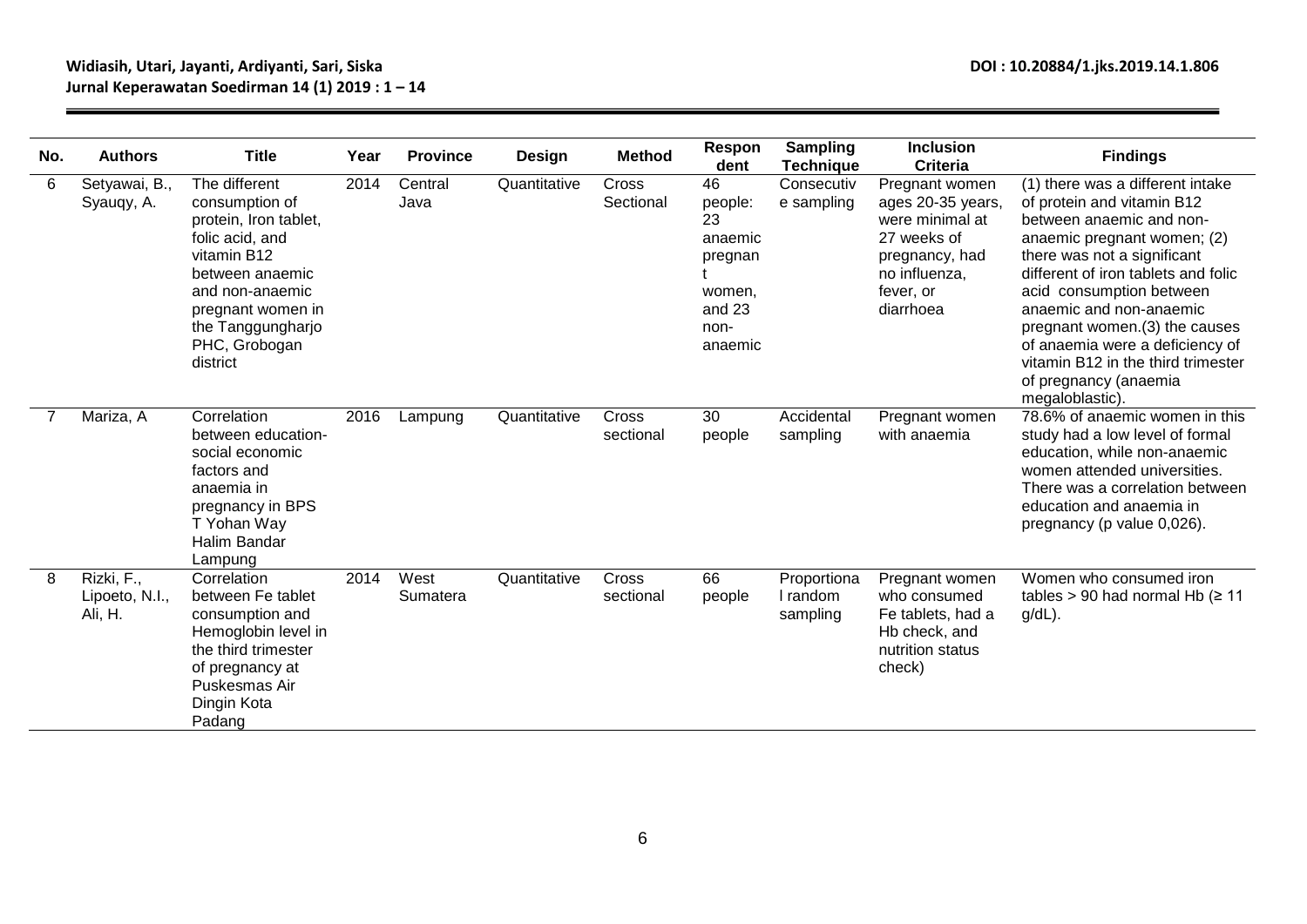### **Widiasih, Utari, Jayanti, Ardiyanti, Sari, Siska DOI : 10.20884/1.jks.2019.14.1.806 Jurnal Keperawatan Soedirman 14 (1) 2019 : 1 – 14**

| No. | <b>Authors</b>                                          | <b>Title</b>                                                                                                                                                                                                                                                  | Year | <b>Province</b>   | <b>Design</b> | <b>Method</b>                               | Respon<br>dent | Sampling<br><b>Technique</b>                             | <b>Inclusion</b><br><b>Criteria</b>                                              | <b>Findings</b>                                                                                                                                                                 |
|-----|---------------------------------------------------------|---------------------------------------------------------------------------------------------------------------------------------------------------------------------------------------------------------------------------------------------------------------|------|-------------------|---------------|---------------------------------------------|----------------|----------------------------------------------------------|----------------------------------------------------------------------------------|---------------------------------------------------------------------------------------------------------------------------------------------------------------------------------|
| 9   | Lesilolo, T.N;<br>Engka,<br>J.N.A;<br>Wungouw,<br>H.I.S | Correlation<br>amongst Iron<br>tablets, ANC Hb<br>level in Bolaang<br>North Mongondouw                                                                                                                                                                        | 2016 | North<br>Sulawesi | Quantitative  | Cross<br>sectional                          | 71<br>people   | Purposive<br>sampling                                    | Women with<br>second and third<br>trimester of<br>pregnancy                      | The majority of women who<br>consumed Iron tablet regularly<br>had Hb Level more than 11 gr%.<br>There was a relationship<br>between ANC and the Hb level<br>of pregnant women. |
| 10  | Antono, S. D.                                           | The correlation<br>between ANC visits<br>and anaemia in<br>pregnancy in<br>Nganjuk hospital<br>2017                                                                                                                                                           | 2017 | East Java         | Quantitative  | case<br>control,<br>retrospectiv<br>e study | 154<br>people  | Disproporti<br>onate<br>stratified<br>random<br>sampling | Women with third<br>trimester of<br>pregnancy (non-<br>anaemic and<br>anaemic)   | Frequency of the antenatal care<br>visits was influenced by<br>anaemia in pregnancy                                                                                             |
| 11  | Agustini, A.,<br>Lestari, B.W.,<br>Agoes, R.            | The influence of "an<br>intervention<br>package"<br>(Distributing<br>Anaemia Brochure,<br>Group discussion,<br>monitoring card of<br>Iron consumption)<br>to increasing HB<br>level in anaemic<br>pregnant women in<br>Sukahajii sub-<br>district, Majalengka | 2014 | West Java         | Quantitative  | <b>RCT</b>                                  | 88<br>people   | Proportiona<br>I random<br>sampling                      | Anaemic pregnant<br>women at first<br>trimester (11-12<br>weeks) of<br>pregnancy | There was a significance<br>influence between the<br>interventions package with the<br>increasing level of hemoglobin                                                           |
| 12  | Alvionita, I.,<br>& Sulastri, S.<br>Κ.                  | The influence of<br><b>Poster and Texting</b><br>Reminder to<br>pregnant women's<br>compliment of Iron<br>consumption and<br>the level of HB in<br>the PHC of<br>Sukoharjo                                                                                    | 2017 | Central<br>Java   | Quantitative  | Quasi<br>experiment                         | 34<br>people   | Purposive<br>sampling                                    | Anaemic pregnant<br>women                                                        | Poster and texting were an<br>influence on iron consumption<br>and level of Hb                                                                                                  |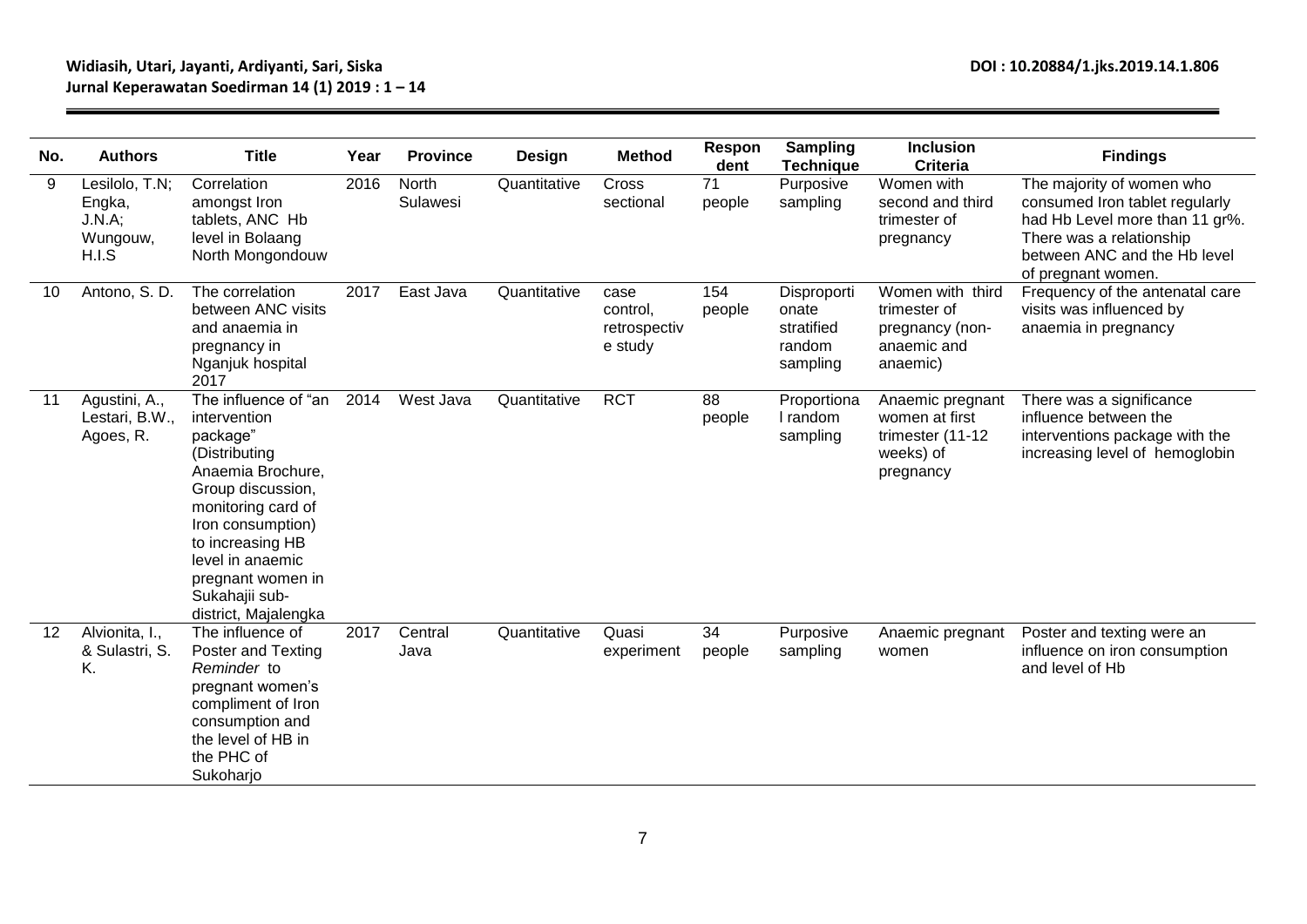### **Widiasih, Utari, Jayanti, Ardiyanti, Sari, Siska DOI : 10.20884/1.jks.2019.14.1.806 Jurnal Keperawatan Soedirman 14 (1) 2019 : 1 – 14**

| No. | <b>Authors</b>                                   | <b>Title</b>                                                                                                                                                                                       | Year | <b>Province</b> | <b>Design</b> | <b>Method</b>       | Respon<br>dent                                                                  | <b>Sampling</b><br>Technique | <b>Inclusion</b><br><b>Criteria</b>                                                             | <b>Findings</b>                                                                                                                                                                                                                                                                         |
|-----|--------------------------------------------------|----------------------------------------------------------------------------------------------------------------------------------------------------------------------------------------------------|------|-----------------|---------------|---------------------|---------------------------------------------------------------------------------|------------------------------|-------------------------------------------------------------------------------------------------|-----------------------------------------------------------------------------------------------------------------------------------------------------------------------------------------------------------------------------------------------------------------------------------------|
| 13  | Vernissa, V.,<br>Andrajati, R.,<br>& Supardi, S. | The effectiveness<br>of providing leaflet<br>and counselling of<br>anaemia in<br>pregnancy to the<br>compliment of Iron<br>consumption and<br>the level of Hb at<br>the PHCs in Bogor<br>districts | 2017 | West Java       | Quantitative  | Quasi<br>experiment | 79<br>people                                                                    | Consecutiv<br>e sampling     | All women who<br>visited the PHC,<br>diagnosed as<br>anaemic, and<br>had Iron tablet<br>therapy | Providing leaflet and counselling<br>had influenced to increasing Iron<br>tablets consumption. The<br>anaemic pregnant women who<br>had a good compliment of iron<br>consumption increased their Hb<br>level 3.34 times higher than<br>anaemic pregnant women who<br>did not compliment |
| 14  | Adawiyani,<br>R.                                 | The influence of<br>providing Anaemia<br>Booklet to pregnant<br>women's<br>knowledge of Iron<br>compliment and the<br>HB level                                                                     | 2013 | East Java       | Quantitative  | <b>RCT</b>          | 100<br>people:<br>50<br>intervent<br>ion<br>group<br>and 50<br>control<br>group | Random<br>sampling           | The second and<br>third trimester of<br>pregnancy (14-32<br>weeks with ANC<br>check)            | Providing booklet increased<br>women's knowledge, Hb levels,<br>and Iron compliment in the<br>intervention group than control<br>group.                                                                                                                                                 |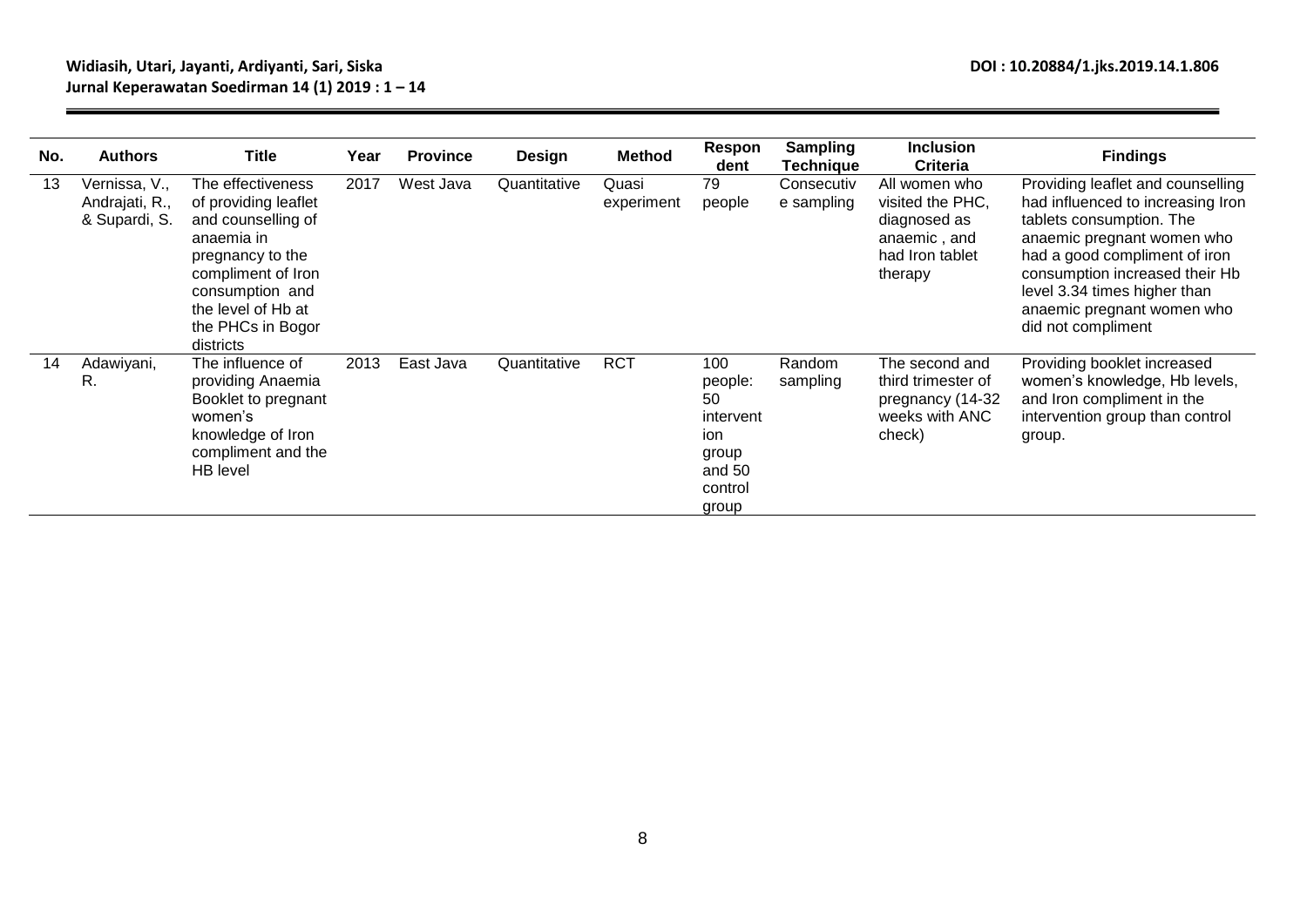Majority of studies only assess a single factor and did not provide a comprehensive view of factors that associated with anaemia in pregnancy. Analysis found that 4 out of 14 studies were identified that health professionals and health interventions were the most influencing factors related to anaemia in pregnancy. Health interventions including health education, leaflet distribution, and booklets were found to increase obedience on consuming iron tablet, so that anaemia can be avoided (Agustini et al., 2014; Alvionita & Sulastri, 2017; Andawiyani, 2013; Vernissa et al., 2017). Other influencing factors were the compliance to consume iron tablet supplement (n=3) (Ariyani & Sarbini, 2016; Rejeki & Huda, 2014; Rizki et al., 2014) , ANC (n=2) (Antono, 2017; Lesilolo et al., 2016), nutrient status (n=2) (Purwaningtyas & Prameswari, 2017; Setyawati & Syauqy, 2014), formal education levels (n=2) (Mariza, 2016; Susanti et al., 2013), and health knowledge and awareness (n=1) (Erwin et al., 2018).

Those articles informed that multi factors associated with maternal anaemia in Indonesia including health professionals' roles, pregnant women's behaviour in consuming iron supplement, nutrient status of pregnant women, formal education levels, and women's knowledge and awareness of anaemia in pregnancy and importance of Iiron supplement to prevent it.

#### **DISCUSSION**

This literature review found various factors associated with anaemia in pregnancy in Indonesia including health pprofessionals'' roles, pregnant women's compliance in consuming iron tablets, antenatal care, levels of formal education, nutrient status, and health knowledge and awareness.

#### **Health Professionals' roles**

The appropriate interventions and health workers' support were found to be dominant factors affecting pregnant women behaviour in preventing anaemia (Agustini et al., 2014; Alvionita & Sulastri,

2017; Andawiyani, 2013; Vernissa et al., 2017). These factors supported by M'Cormack and Drolet's research (2012). They suggested that pregnant women's awareness about the cause, prevention, and treatment of anaemia should be developed by health workers. Another study found health worker's differences er on performing or collaborating on hemoglobin check and educating about danger sign of anaemia (Rani et al., 2008). In addition, Lesilolo, Engka and Wungouw (2016) explained that health worker plays a role in providing counselling related to the needs of iron on pregnant women during ANC visits. However, in fact the availability of health workers in public health centre (PHC) is limited, and the health education about anaemia to patients was not optimal yet.(Adawiyani, 2013)

The majority studies identified the huge impact of health workers on health behavior. However few studies recognised lack roles of health workers. Health worker should be supported, so they can perform their roles. The support may be included providing health education facilities and infrastructures giving an incentive for health workers for their roles as health educator, and adding the number of health worker if possible. The ratio of health workers with the number of patient in Indonesia is not ideal yet particularly in rural areas (Kementerian Kesehatan Republik Indonesia, 2017).

#### **The compliance of Iron tablets consumption**

Obedience to consume iron tablet is one of the factors associated with anaemia in pregnancy (Ariyani & Sarbini, 2016; Rejeki & Huda, 2014; Rizki et al., 2014). Those studies found that pregnant women who consumed iron tablets regularly, did not experience anaemia in pregnancy. However, the prevalence remained high in Indonesia, because a lot of pregnant women were disobedient to consume iron tablet (Ariyani & Sarbini, 2016; Erwin et al., 2018). High prevalence of anaemia in pregnant women Indonesia is similar with other countries India and Nigeria (Mithra et al., 2014; Ugwu et al.,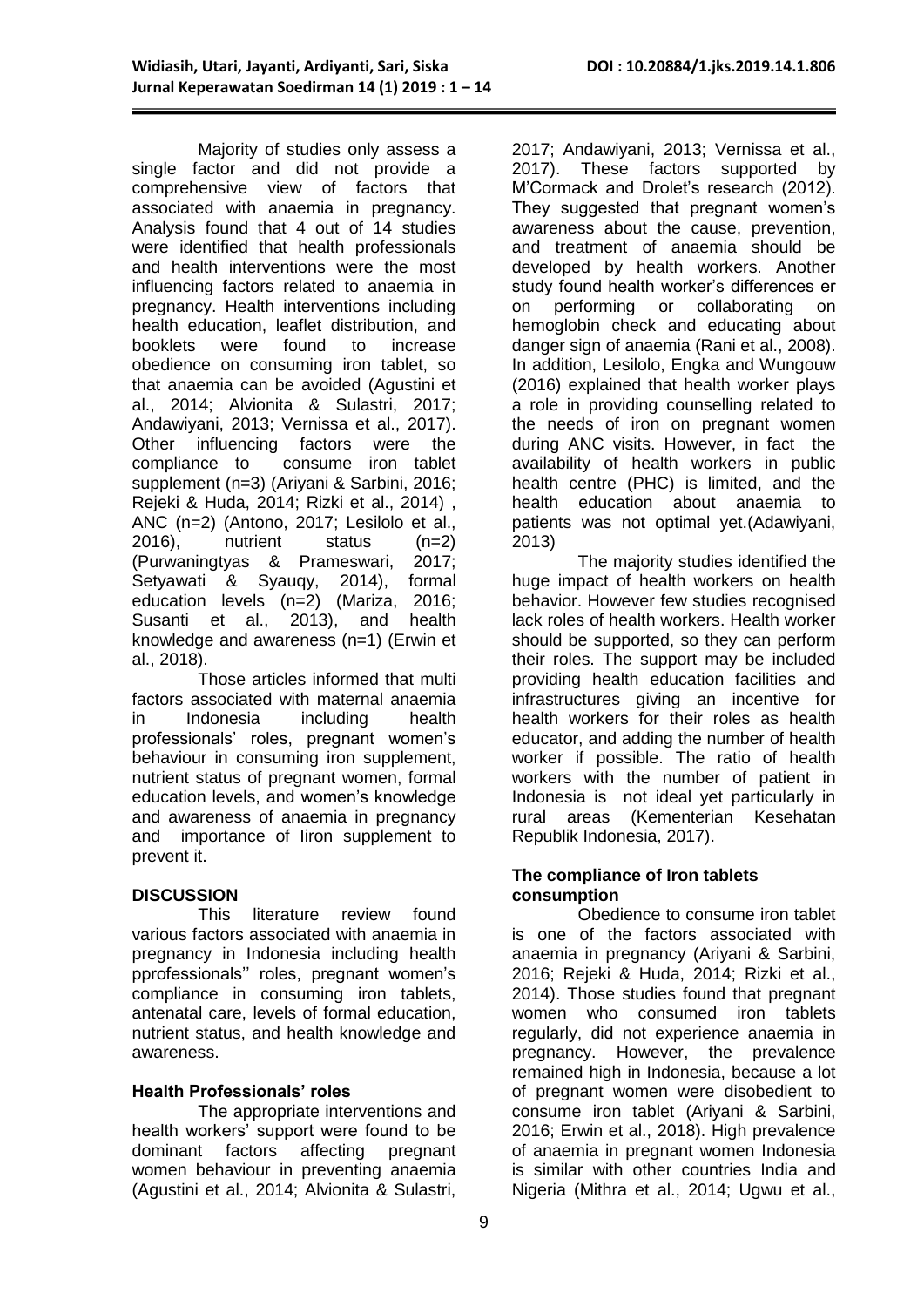2014). These two studies found pregnant women were disobedient in consuming iron tablet because of the following reasons including forgetfulness, gastrointestinal side effect (nausea, vomiting, gastritis, and constipation), on traveling, non-affordability of iron supplements, belief that they have an adequate diet and do not need any iron supplements. Other reasons were inadequate counseling from health professionals, problems related to distribution of iron tablets, difficult access and poor utilization of prenatal health care services, beliefs against consuming medications during pregnancy, and in most countries, fears that taking too much iron may cause too much blood or a big baby which, making delivery more difficult.

Increasing pregnant women's compliance for consuming iron table needs a comprehensive approach. Involving family members who live together with pregnant women would be effective to remind about iron tables consumption. In addition, proactive approaches and interventions from health professionals would be a potential in increasing pregnant women's compliance. The approaches and interventions include doing house visit, developing a digital or electronic reminder tool, and educating family members about anaemia and the prevention actions.

#### **Antenatal Care (ANC)**

The third factor that influenced anaemia in pregnancy was antenatal care (Antono, 2017; Lesilolo et al., 2016). Antenatal care service has a purpose for early identification of any possible abnormalities or complications during pregnancy including anaemia. The government stipulates that pregnant women have to visit health services for antenatal care minimally 4 times during pregnancy. However, the number of ANC visit in Indonesia decreased from 87,48% in 2015 to 85,35% in 2016 (Kementerian Kesehatan Republik Indonesia, 2017). The Indonesian Ministry of Health (MoH) indicated that one cause of decreasing the ANC coverage was the low quality of ANC. A study in Australia found that the ANC

services influenced pregnant women's health including anaemia (Bar-Zeev et al., 2014). Furthermore, Ikeanyi and Ibrahim (2015) study's suggested that a high quality of ANC is a significant action to prevent anaemia. It is necessary to increase the quality of health services and develop a strategy to increase ANC visit. Health professionals can establish various methods to increase the ANC visits including involving pregnant women's peer group, reminding ANC visit via electronic media, and empowering health cadres.

#### **Level of formal Education**

Level of education is another risk factor associated with anaemia in pregnancy. Mariza (2016) found level of formal education had a significant influence to anaemia in pregnancy. In that study, 16 out of 30 pregnant women were anaemic, with the majority of them (n=11) only attended primary education (9 years education) and 5 of them attended secondary and high education. This finding in line with an Ethiopian study found that level of education was a significant independent predictor for anaemia in pregnancy (Gebre & Mulugeta, 2015). However, several studies in Indonesia also found that pregnant women's who anaemic were attended senior high school (Purwaningtyas & Prameswari, 2017; Susanti et al., 2013). A Nepali study also found that there was no significant relationship between educational level of the women with incidence of anaemia in pregnancy  $(p >$ 0,05) (Prakash et al., 2015). Those studies revealed that anaemia in pregnancy were problems for both, low level of formal education, and high level of formal education. Purwoastuti & Walyani (2013) suggested that the higher someone's level of formal education, the easier for them to access and use information. Information literacy would have an impact on decision making process (Purwoastuti & Walyani, 2013). Nurses should encourage pregnant women to be active finding information from various sources such as from health professionals, peers, internet, and other media. Nurses' should be actively collaborating with the government and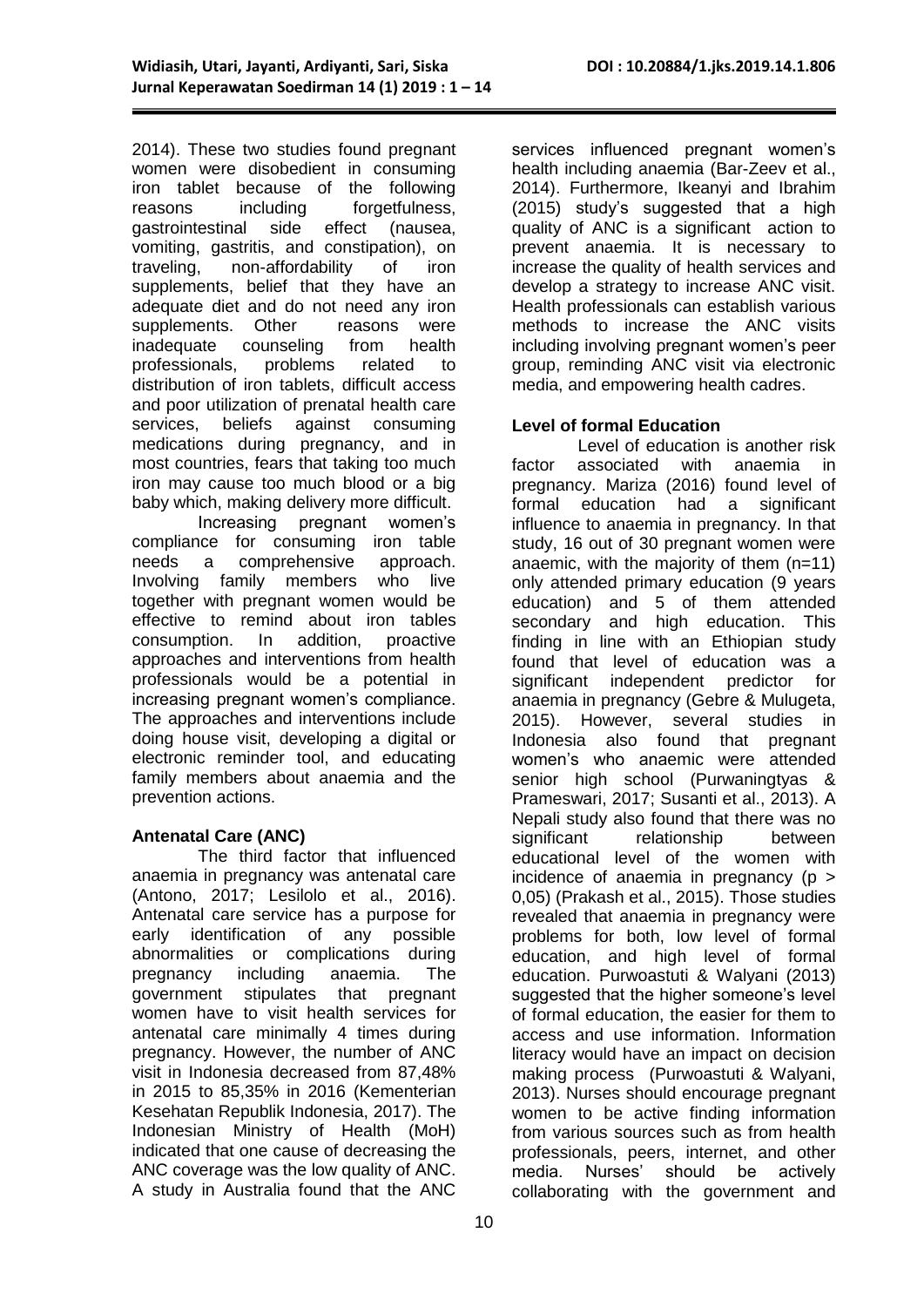other parties to provide health counselling through various information media.

# **Nutrition Status**

studies found that pregnant women's nutrition status was a factor that assosiated with anaemia in pregnancy. Setyawati and Syauqy (2014)'s study found that there were different intake of Vitamin B12 and protein between anaemic and non-anaemic pregnant women. The respondents were the third trimester of pregnant women, and the majority of them had deficiency of vitamin B12 or anaemia megaloblastic. That finding in line with Purwaningtyas and Prameswari (2017), which found a significant relationship between nutrition status and anaemia in pregnancy (p value 0,000). Susanti et al. (2013) also found similar finding that pregnant women with a good nutrition status and no history of lack of chronic energy had not severe of anaemia during their pregnancy. The Indonesian studies are in agreement with several studies from overseas. A study in Turkey found factors associated with anaemia in pregnancy were including lack of iron 10%, vitamin B12 34,5% and lack of folic acid 71,7% having four or more living children, being at the third trimester, having a low family income, and soil eating tradition (Karaoglu et al., 2010). Furthermore, an Ethiopian study found that pregnant women who consumed good nutrition for example milk, animal protein, fruits, vegetables and plenty of vitamin A would decrease their risk of having anaemia in pregnancy (Zerfu et al., 2016). Nutritious food is important for pregnant women in preventing anaemia in pregnancy. Fulfilling pregnant women nutrition should involve family especially husbands. In Indonesia the majority of bread winner are husbands. Improving family support and involvement in providing nutritious foods are important to improve pregnant women' nutrition status.

#### **Health Knowledge and Awareness**

Three studies in this literature review found that health knowledge and awareness had influenced of the occurrence anaemia in pregnancy

(Agustini et al., 2014; Erwin et al., 2018; Vernissa et al., 2017). Distributing a leaflet, developing a group discussion, and monitoring iron consumption using a card monitoring, and counselling had increased health awareness and prevented anaemia in pregnancy (Agustini, Lestari and Agoes, 2014; Vernissa, Andrajati and Supardi, 2017). In addition, health awareness is also influenced by education background. Women with low education background are at risk of anaemia in pregnancy due to low awareness and knowledge of the importance of consuming iron tablet (Erwin et al., 2018). Those Indonesian studies in line with an India study that found pregnant women who unaware of their health especially hemoglobin level had more possibility of having anaemia in pregnancy compared to women with good awareness (p value: 0,027) (Gowri et al., 2017). Lack of awareness also was found in a study from Nigeria. This study found that the majority of women perceived that anaemia was a normal phenomenon and they have just awared after pregnancy complications occurred (Onyeneho & Subramanian, 2016). According to Indonesian studies, active health education using many types of media was influenced pregnant women's awareness of anaemia. Nurses as an agent of change could use various media and method to improve health and prevent anaemia among pregnant women.

#### **Study limitations**

This literature review provides comprehensive information related to various factors that have associated with anaemia among pregnant women. However, it only looks at Indonesian studies. These findings may not applicable to pregnant women from other countries that have different characteristic to Indonesia.

#### **CONCLUSION**

This literature review highlights multi-factors associated with anaemia in pregnancy in Indonesia. These literature review findings are valuable information for nurses especially for maternity nurses. Nurses should aware that anaemia in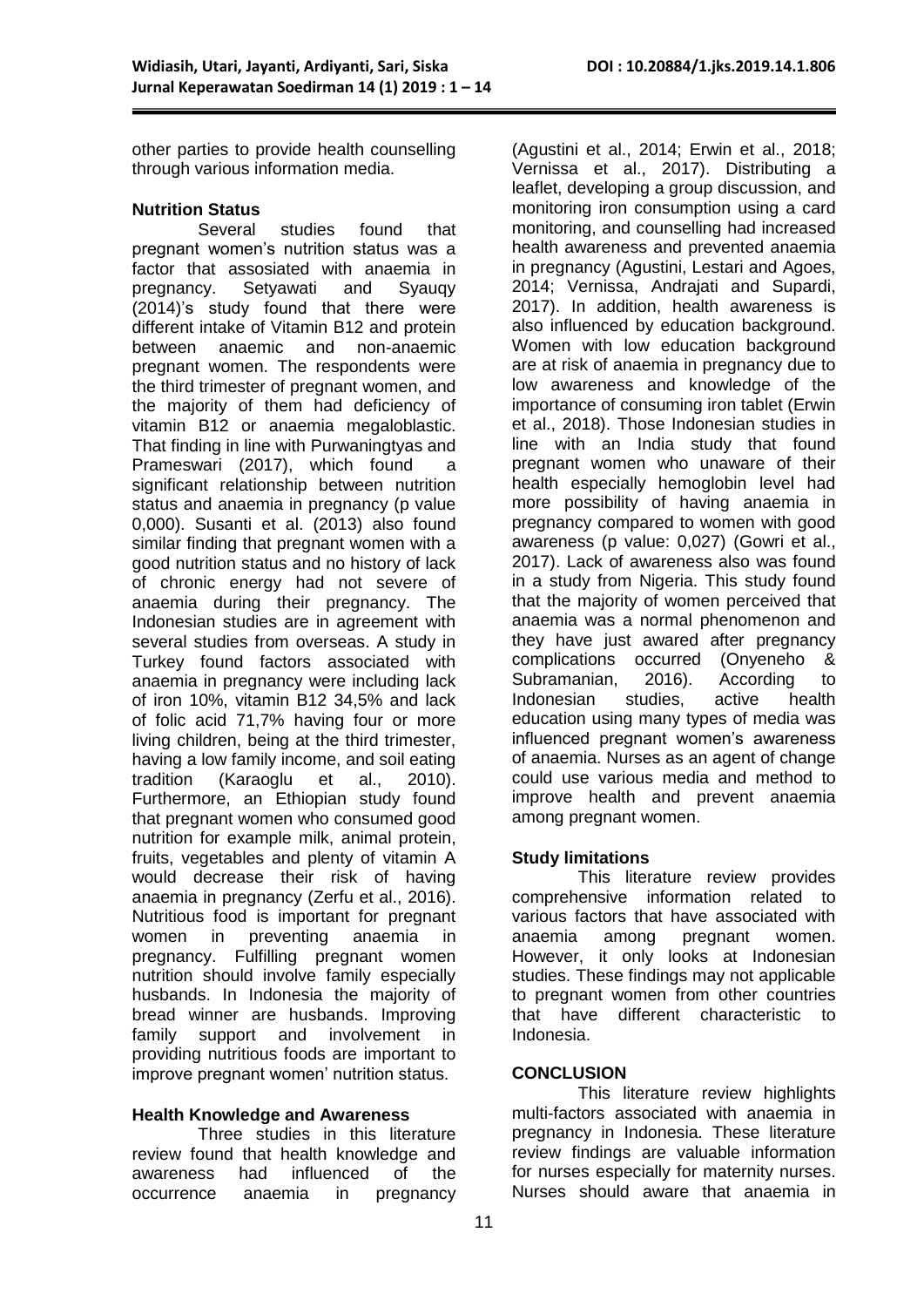pregnancy related with multifactors. Nurses should have a comprehensive view to develop anaemia prevention programs and related interventions in health services in Indonesia such as hospitals or public health centres (PUSKESMAS).

#### **REFERENCES**

- Abriha, A., Yesuf, M. E., & Wassie, M. M. (2014). Prevalence and associated factors of anemia among pregnant women of Mekelle town: a cross sectional study. [journal article]. *BMC Research Notes, 7*(1), 888. doi: 10.1186/1756-0500-7-888
- Agustini, A., Lestari, B. W., & Agoes, R. (2014). *Pengaruh Paket Intervensi (Pembagian Leaflet, Diskusi Kelompok, Kartu Monitoring Minum Tablet Penambah Darah) Terhadap Peningkatan Kadar Hemoglobin Pada Ibu Hamil Dengan Anemia Di Kecamatan Sukahaji Kabupaten Majalengka* Doctoral, Universitas Padjadjaran, Bandung.
- Alvionita, I., & Sulastri, S. K. (2017). *Pengaruh Pemberian Poster Dan SMS Reminder Terhadap Kepatuhan Minum Tablet Besi Dan Kenaikan Kadar Hb Ibu Hamil Di Wilayah Kerja Puskesmas Sukoharjo*  Doctoral, Universitas Muhammadiyah Surakarta, Surakarta.
- Andawiyani, R. (2013). Pengaruh Pemberian Booklet Anemia Terhadap Pengetahuan, Kepatuhan Minum Tablet Tambah Darah Dan Kadar Hemoglobin Ibu Hamil. *CALYPTRA, 2*(2), 1-20.
- Antono, S. D. (2017). Hubungan Frekuensi Antenatal Care Dengan Kejadian Anemia Pada Ibu Hamil Trimester III Di RSUD Nganjuk Tahun 2017. *Jurnal Ilmu Kesehatan, 6*(1), 32-38.
- Ariyani, R., & Sarbini, D. (2016). *Faktor-Faktor Yang Mempengaruhi Kejadian Anemia Pada Ibu Hamil*

| Trimester    | Ш | Di | Wilayah Ke. |  |  |
|--------------|---|----|-------------|--|--|
| Doctoral,    |   |    | Universitas |  |  |
| Muhammadiyah |   |    | Surakarta,  |  |  |
| Surakarta.   |   |    |             |  |  |

- Astriana, W. (2017). *Kejadian Anemia pada Ibu Hamil Ditinjau dari Paritas dan Usia* (Vol. 2).
- Bar-Zeev, S., Barclay, L., Kruske, S., & Kildea, S. (2014). Factors affecting the quality of antenatal care provided to remote dwelling Aboriginal women in northern Australia. *Midwifery, 30*(3), 289-296. doi: 10.1016/j.midw.2013.04.009
- Erwin, R. R., Machmud, R., & Utama, B. I. (2018). Hubungan Pengetahuan dan Sikap Ibu Hamil dengan Kepatuhan dalam Mengkonsumsi Tablet Besi di Wilayah Kerja Puskesmas Seberang Padang Tahun 2013. *Jurnal Kesehatan Andalas, 6*(3), 596-601.
- Gebre, A., & Mulugeta, A. (2015). Prevalence of Anemia and Associated Factors among Pregnant Women in North Western Zone of Tigray, Northern Ethiopia: A Cross-Sectional Study. *J Nutr Metab, 2015*, 165430. doi: 10.1155/2015/165430
- Ghosh, S., Trevino, J. A., Davis, D., Shrestha, R., Bhattarai, A., Anusree, K., . . . Webb, P. (2017). Factors associated with anemia in pregnant women in Banke, Nepal. *The FASEB Journal, 31*(1\_supplement), 788.732- 788.732. doi: 10.1096/fasebj.31.1\_supplement.78 8.32
- Gowri, D., Sakthi, D., & Palanivel, C. (2017). Influence of Awareness and Attitude about Anemia and Iron Supplements on Anemic Status of Pregnant Women Attending a Tertiary Care Centre in South India *J Contracept Stud, 2*. doi: 10.21767/2471-9749.100026
- Ikeanyi, E. M., & Ibrahim, A. I. (2015). Does antenatal care attendance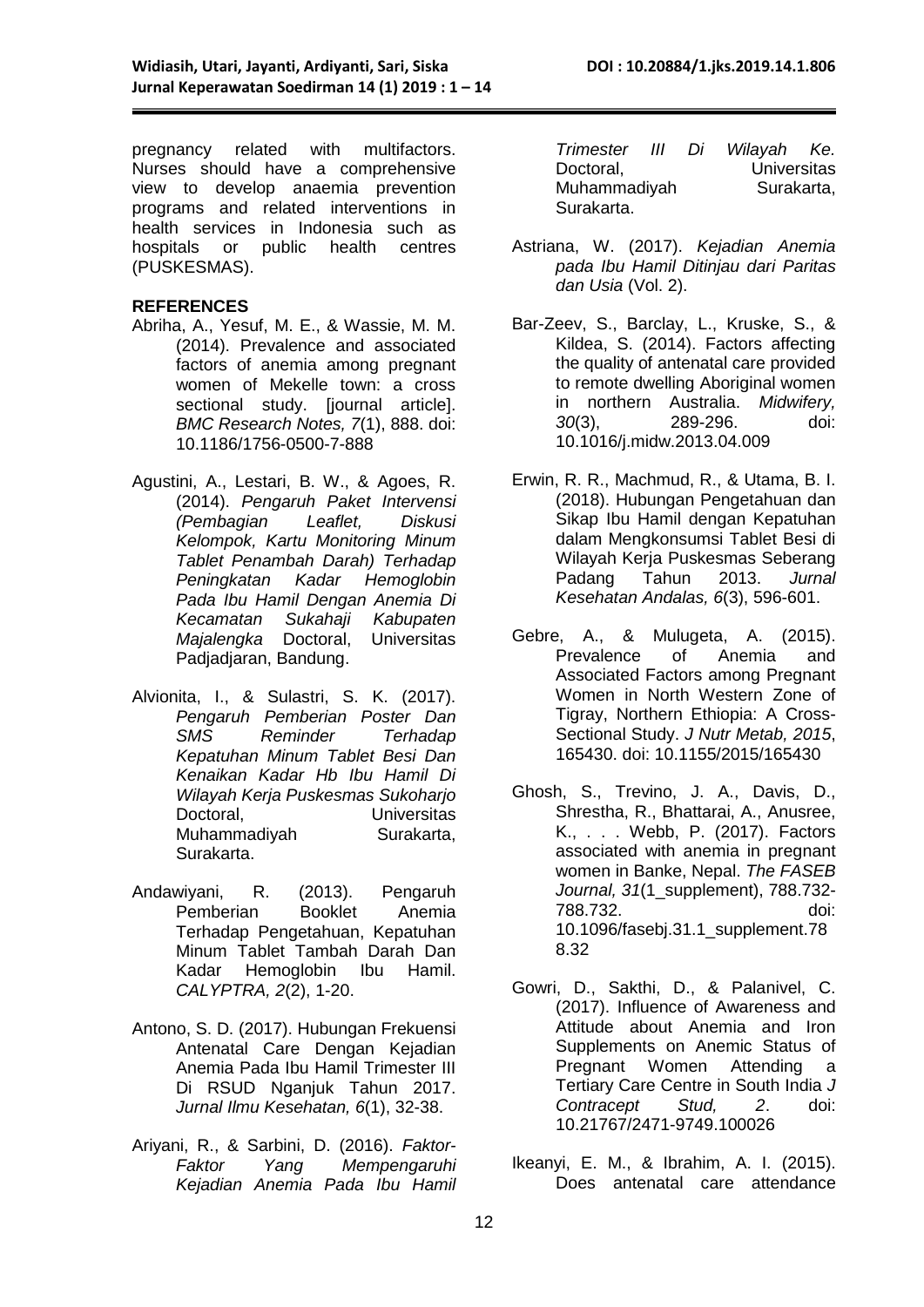prevent anemia in pregnancy at term? *Niger J Clin Pract, 18*(3), 323- 327. doi: 10.4103/1119-3077.151730

- Karaoglu, L., Pehlivan, E., Egri, M., Deprem, C., Gunes, G., Genc, M. F., & Temel, I. (2010). The prevalence of nutritional anemia in pregnancy in an east Anatolian province, Turkey. *BMC Public Health, 10*, 329. doi: 10.1186/1471-2458-10-329
- Kementerian Kesehatan Republik Indonesia. (2017). Profil Data Kesehatan Tahun 2016 Jakarta: Kementerian Kesehatan Republik Indonesia.
- Lesilolo, T. N., Engka, J. N., & Wungouw, H. I. (2016). Hubungan pemberian tablet besi dan antenatal Care terhadap kadar hemoglobin pada ibu hamil di Kabupaten Bolaang<br>Mongondouw Utara, Jurnal e-Mongondouw Utara. *Biomedik, 4*(1).
- Lestari, S., Fujiati, I. I., Keumalasari, D., Daulay, M., Martina, S. J., & Syarifah, S. (2018). The prevalence of anemia in pregnant women and its associated risk factors in North Sumatera, Indonesia. *IOP Conference Series: Earth and Environmental Science, 125*(1), 012195.
- Mariza, L. (2016). Hubungan Pendidikan dan Sosial Ekonomi dengan Kejadian Anemia pada Ibu Hamil di BPS T Yohan Way Halim Bandar Lampung Tahun 2015. *Jurnal Kesehatan Holistik, 10*(1), 5-8.
- Mithra, P., Unnikrishnan, B., Rekha, T., Nithin, K., Mohan, K., Kulkarni, V., . . . Agarwal, D. (2014). Compliance with iron-folic acid (IFA) therapy among pregnant women in an urban area of south India. *Afr Health Sci, 14*(1), 255-260. doi: 10.4314/ahs.v14i1.39
- Onyeneho, N., & Subramanian, S. (2016). Anemia in pregnancy: Factors

influencing knowledge and attitudes among mothers in southeastern<br>Nigeria. Zeitschrift für Nigeria. *Zeitschrift für Gesundheitswissenschaften, 24*(4), 335-349. doi: 10.1007/s10389-016- 0730-y

- Prakash, S., Yadav, K., Bhardwaj, B., & Chaudhary, S. (2015). Incidence of Anemia and its Socio-demographic determinants among pregnant women attending for antenatal care: A cross sectional study. *International Journal of Medical and Health Research, 1*(3), 12-17.
- Purwaningtyas, M. L., & Prameswari, G. N. (2017). Faktor kejadian anemia pada ibu hamil *Journal of Public Health Research and Development, 1*(3), 43-54.
- Purwoastuti, & Walyani. (2013). *Asuhan kebidanan masa nifas dan menyusui*. Yogyakarta: Pustaka Baru Pres.
- Rani, M., Bonu, S., & Harvey, S. (2008). Differentials in the quality of antenatal care in India. *Int J Qual Health Care, 20*(1), 62-71. doi: 10.1093/intqhc/mzm052
- Rejeki, S., & Huda, A. (2014). Karakteristik Ibu, Konsumsi Tablet Fe Dengan Kejadian Anemia Pada Kehamilan Di Wilayah Kerja Puskesmas Kaliwungu Kabupaten Kendal. *Prosiding Seminar Nasional & Internasional 2*(2).
- Rizki, F., Lipoeto, N. I., & Ali, H. (2014). Hubungan Suplementasi Tablet Fe dengan Kadar Hemoglobin pada Ibu Hamil Trimester III di Puskesmas Air Dingin Kota Padang. *Jurnal Kesehatan Andalas, 6*(3), 502-506.
- Setyawati, B. U., & Syauqy, A. (2014). *Perbedaan Asupan Protein, Zat Besi, Asam Folat, dan Vitamin B12 Antara Ibu Hamil Trimester III Anemia dan Tidak Anemia di Puskesmas Tanggungharjo*